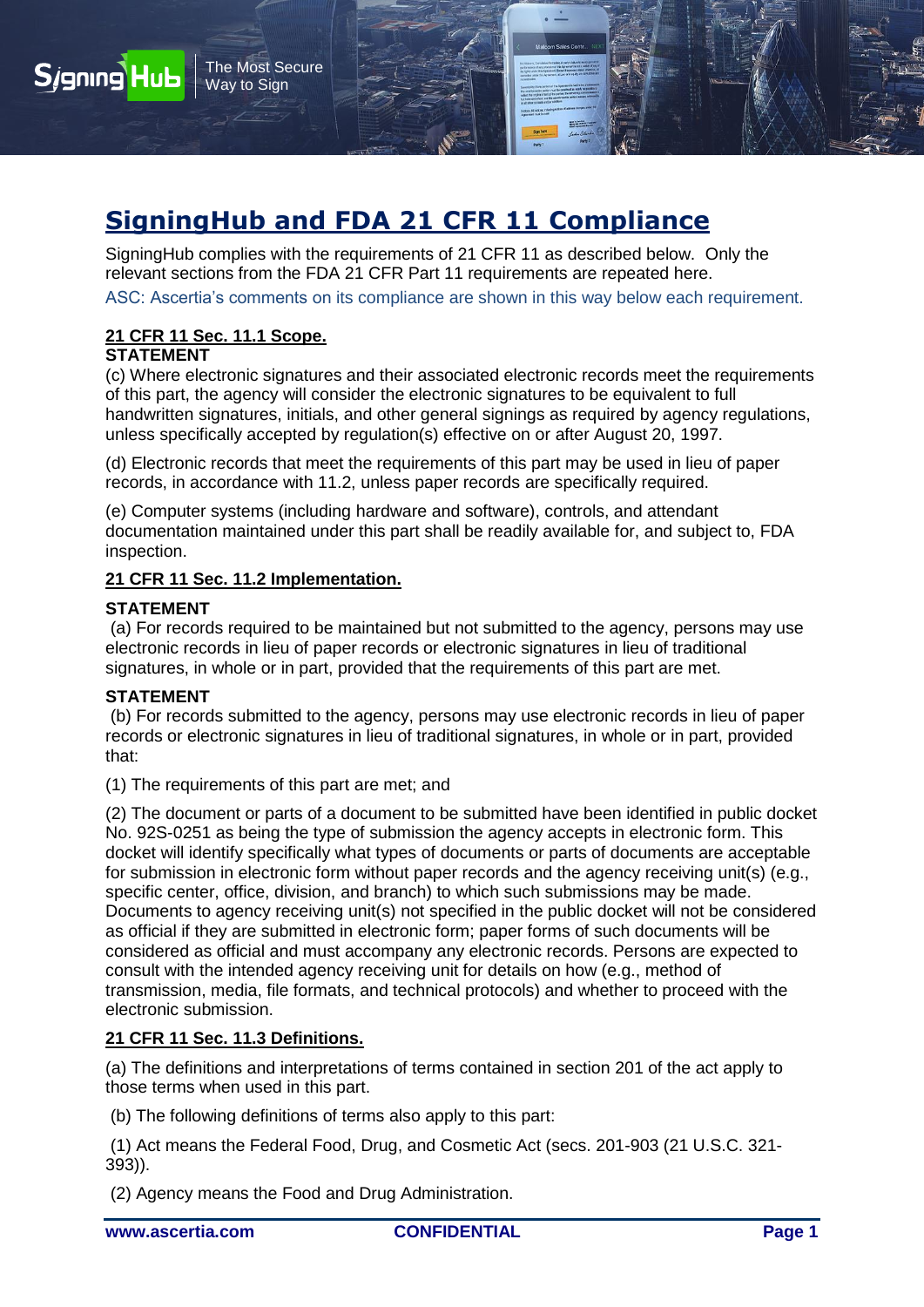

(3) Biometrics means a method of verifying an individual's identity based on measurement of the individual's physical feature(s) or repeatable action(s) where those features and/or actions are both unique to that individual and measurable.

(4) Closed system means an environment in which system access is controlled by persons who are responsible for the content of electronic records that are on the system.

ASC: SigningHub provides secure, well controlled and audited document management.

(5) Digital signature means an electronic signature based upon cryptographic methods of originator authentication, computed by using a set of rules and a set of parameters such that the identity of the signer and the integrity of the data can be verified.

ASC: SigningHub offers secure, audited cryptographic trust services to meet these needs.

(6) Electronic record means any combination of text, graphics, data, audio, pictorial, or other information representation in digital form that is created, modified, maintained, archived, retrieved, or distributed by a computer system.

(7) Electronic signature means a computer data compilation of any symbol or series of symbols executed, adopted, or authorized by an individual to be the legally binding equivalent of the individual's handwritten signature.

ASC: SigningHub provides document workflow and digital signature approval using both a digital signature and an electronic signature image to satisfy both the cryptographic integrity requirements and the human factors requirements for a visible signature. This can be used for both closed and open systems.

## **21 CFR 11 Subpart B--Electronic Records**

## **21 CFR 11 Sec. 11.10 Controls for closed systems.**

Persons who use closed systems to create, modify, maintain, or transmit electronic records shall employ procedures and controls designed to ensure the authenticity, integrity, and, when appropriate, the confidentiality of electronic records, and to ensure that the signer cannot readily repudiate the signed record as not genuine. Such procedures and controls shall include the following:

ASC: When dealing with electronic documents SigningHub meets these requirements using the latest applicable industry standards. Authenticity and integrity are provided by using strong digital signatures and the system uses AES-256 bit encryption for all documents within the system at an application level so that data is protected even across systems and networks (for example to networked database systems). The Initial document upload is protected using an AES encrypted TLS/SSL session.

When dealing with other records such as XML data and other file types ADSS Server can be used to sign, verify and long-term archive the data.

(a) Validation of systems to ensure accuracy, reliability, consistent intended performance, and the ability to discern invalid or altered records.

ASC: SigningHub processes PDF documents and enables their digital signature approval. This is done using the following process steps:

- 1) The document is shown to the intended authorised user in a flattened image mode so no dynamic or potentially malicious code running within the document can change its content;
- 2) The user can see the document they are being asked to sign, they can fill in any form fields and apply initials that may be required before the signing operation;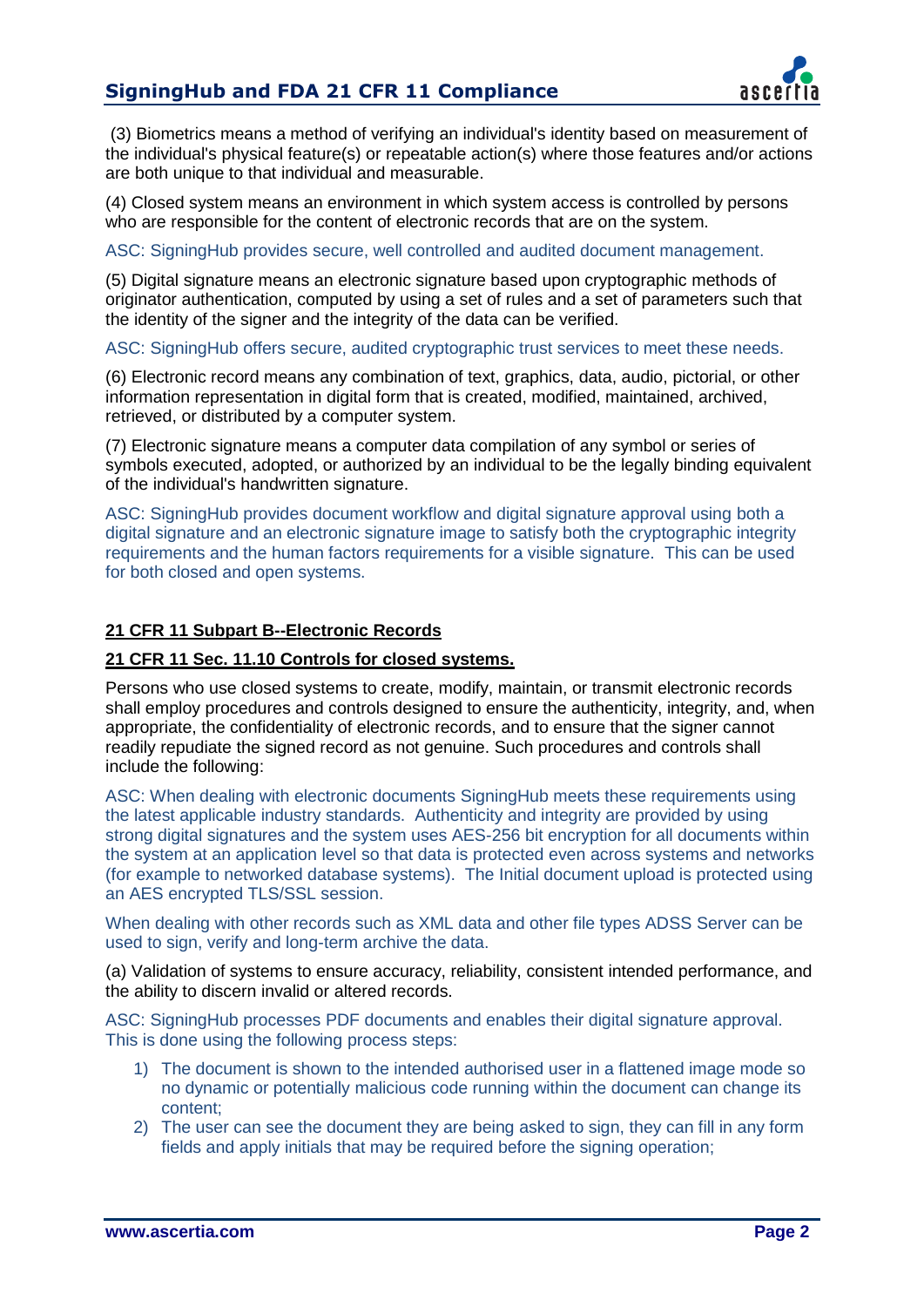

- 3) When the user wishes to sign, they are re-authenticated and the user's unique digital signature is created and embedded in the document together with details of their name, the date and time of signing and the reason for signing;
- 4) The signature created is a long-term signature with an embedded timestamp and validation data and all these details can be verified immediately by the user or other recipients.

The signature meets ISO 32000 PDF standards and ETSI PAdES signature standards.

(b) The ability to generate accurate and complete copies of records in both human readable and electronic form suitable for inspection, review, and copying by the agency. Persons should contact the agency if there are any questions regarding the ability of the agency to perform such review and copying of the electronic records.

ASC: Any document signed with SigningHub can be viewed and the signature verified using the ubiquitous Adobe Reader products, and other standards compliant PDF viewer technology. If print permissions have been granted by the owner the document can also be printed out.

(c) Protection of records to enable their accurate and ready retrieval throughout the records retention period.

ASC: SigningHub uses the latest standards recommended by the US National Institute of Standards and Technology (NIST) namely SHA-256 hashing and RSA 2048 bit digital signatures. Depending on system configuration the digital signatures produced can be valid for 20+ years. Furthermore SigningHub can convert documents to the long-term PDF Archive format referred to as PDF/A.

(d) Limiting system access to authorized individuals.

ASC: SigningHub provide effective access controls and provides enhanced security including password policy control. For higher security other authentication mechanisms such as SMS OTP, Client TLS/SSL authentication and even cryptographic mobile phone authentication can be used. SigningHub administrators are strongly authenticated using a client TLS/SSL certificate as part of a client/server mutually authenticated session.

(e) Use of secure, computer-generated, time-stamped audit trails to independently record the date and time of operator entries and actions that create, modify, or delete electronic records. Record changes shall not obscure previously recorded information. Such audit trail documentation shall be retained for a period at least as long as that required for the subject electronic records and shall be available for agency review and copying.

ASC: SigningHub produces long-term digital signatures that include a digitally signed and trusted RFC 3161 timestamp from a Time Stamp Authority. SigningHub also records an activity log for all interactions with the document. The activity log contains a traditional date/time stamp against each log record.

(f) Use of operational system checks to enforce permitted sequencing of steps and events, as appropriate.

ASC: A core function of SigningHub is to enforce the defined workflow and allow or deny user access and actions as appropriate on documents that they need to review and approve.

(g) Use of authority checks to ensure that only authorized individuals can use the system, electronically sign a record, access the operation or computer system input or output device, alter a record, or perform the operation at hand.

ASC: A core function of SigningHub is to enforce user authentication, data access permissions including date embargos, signing actions (who, where, how and in which order) and thus maintain trust and data integrity.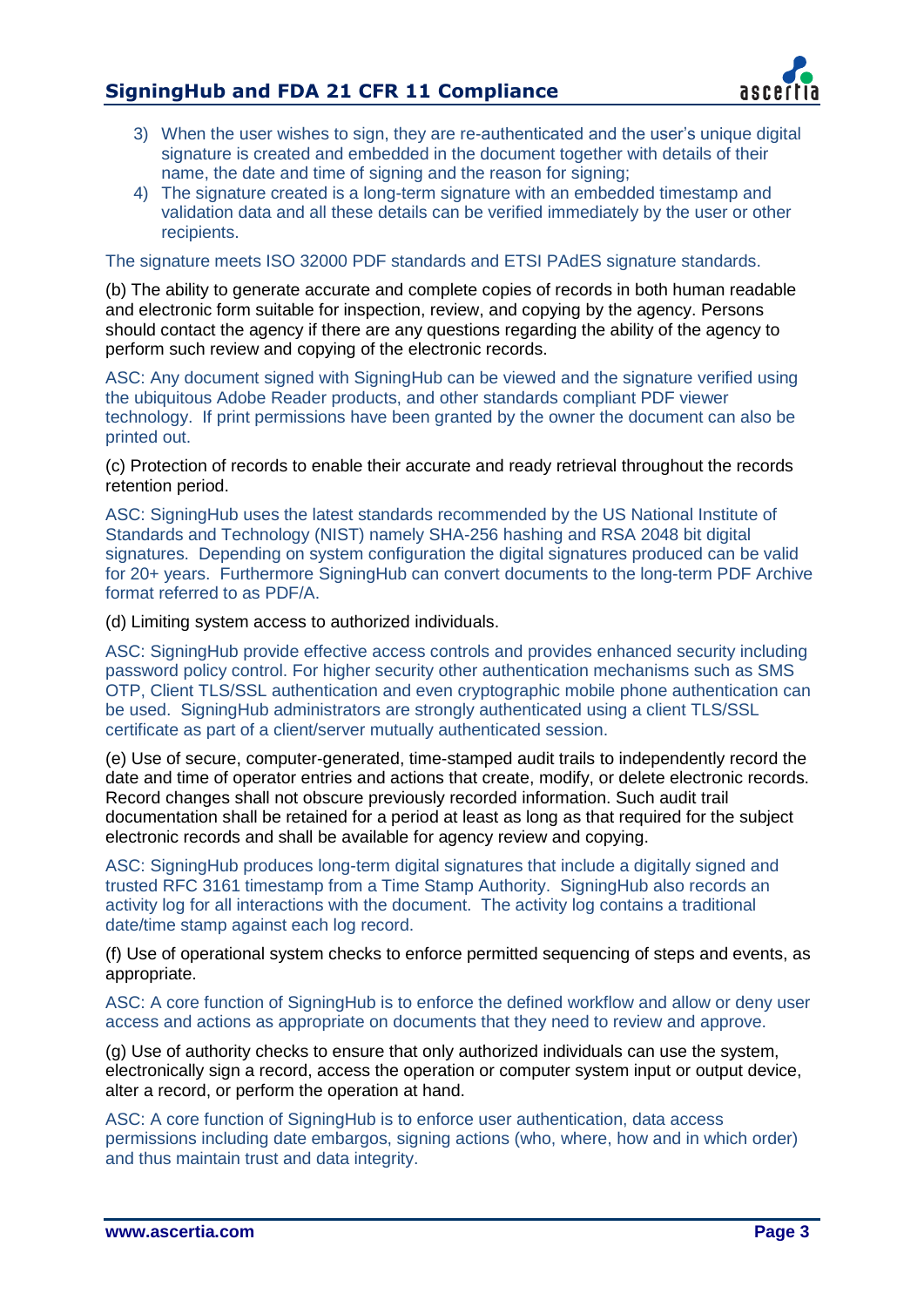

(h) Use of device (e.g., terminal) checks to determine, as appropriate, the validity of the source of data input or operational instruction.

ASC: SigningHub authenticates all users or systems that upload documents to the system. A What You See Is What You Sign (WYSIWYS) approach is implemented so that users can always verify each document is what they expect before they create their unique digital signature.

(i) Determination that persons who develop, maintain, or use electronic record/electronic signature systems have the education, training, and experience to perform their assigned tasks.

ASC: SigningHub has an intuitive interface and offers optional tooltips and navigation guidance features to aid new users as they use the system. Any form fields that must be filled in can have this action enforced by the system so that the user cannot sign the document until their mandatory action fields are completed. On-line documentation and videos are available.

(j) The establishment of, and adherence to, written policies that hold individuals accountable and responsible for actions initiated under their electronic signatures, in order to deter record and signature falsification.

ASC: This requirement is out of scope for SigningHub.

(k) Use of appropriate controls over systems documentation including:

(1) Adequate controls over the distribution of, access to, and use of documentation for system operation and maintenance.

ASC: This requirement is out of scope for SigningHub.

(2) Revision and change control procedures to maintain an audit trail that documents timesequenced development and modification of systems documentation.

ASC: SigningHub can be used as part of such an audit trail to record document change approvals.

### **21 CFR 11 Sec. 11.30 Controls for open systems.**

Persons who use open systems to create, modify, maintain, or transmit electronic records shall employ procedures and controls designed to ensure the authenticity, integrity, and, as appropriate, the confidentiality of electronic records from the point of their creation to the point of their receipt. Such procedures and controls shall include those identified in 11.10, as appropriate, and additional measures such as document encryption and use of appropriate digital signature standards to ensure, as necessary under the circumstances, record authenticity, integrity, and confidentiality.

ASC: SigningHub meets these requirements using the latest applicable industry standards. Authenticity and integrity are provided by using strong digital signatures and the system uses AES-256 bit encryption for all documents within the system at an application level so that data is protected even across systems and networks (for example to networked database systems). When documents are uploaded they are protected using a secure TLS/SSL session.

### **21 CFR 11 Sec. 11.50 Signature manifestations.**

(a) Signed electronic records shall contain information associated with the signing that clearly indicates all of the following:

ASC: SigningHub complies as mentioned below.

(1) The printed name of the signer;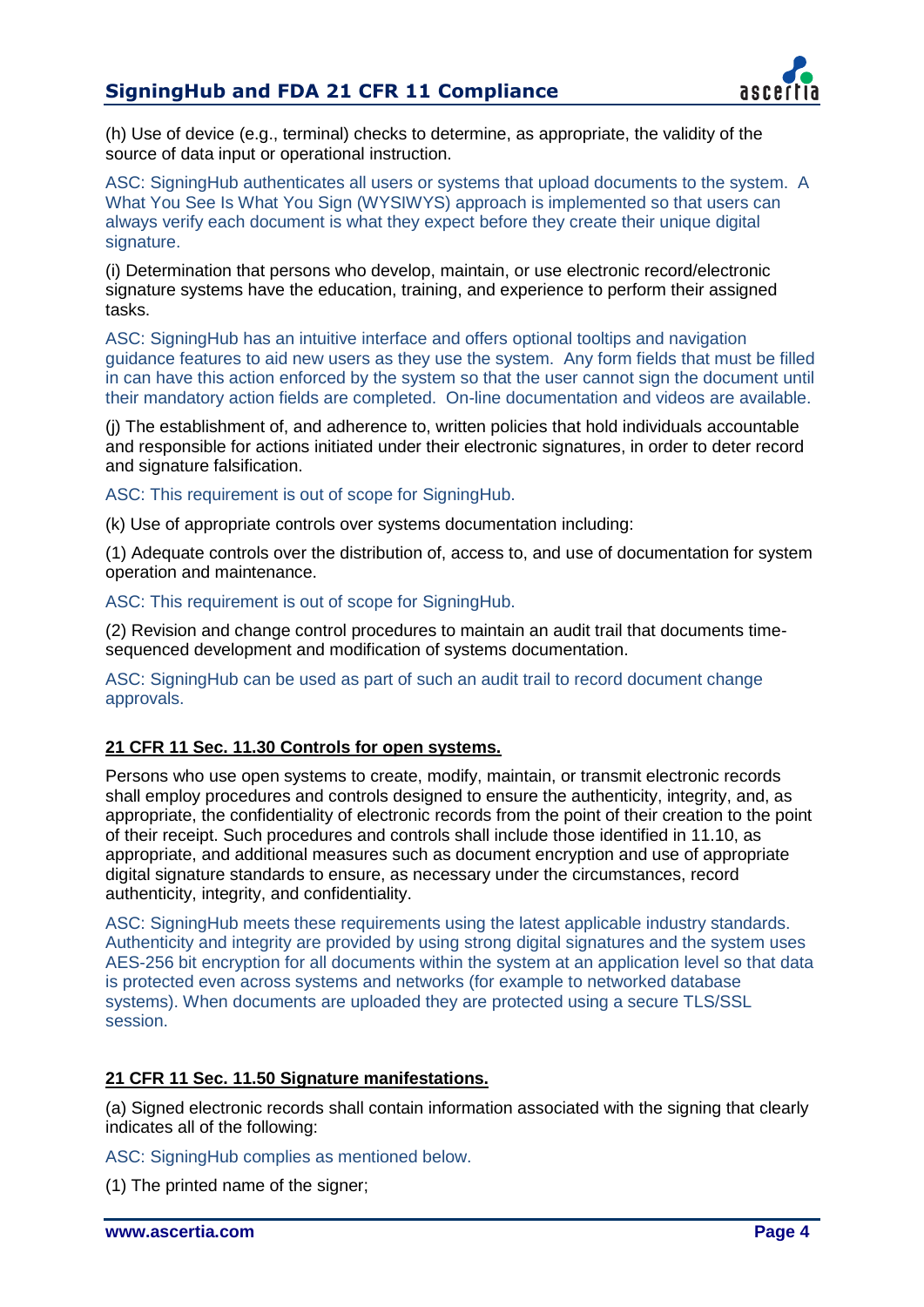# **SigningHub and FDA 21 CFR 11 Compliance**



ASC: SigningHub enforces this using the PDF signature appearance controls. The signers name is also available from within the digital signature itself e.g. when verified using Adobe Reader.

(2) The date and time when the signature was executed; and

ASC: SigningHub enforces this using signature appearance controls and also from information contained within the digital signature. Long-term PAdES signatures are created which embed a timestamp from a trusted timestamp authority.

(3) The meaning (such as review, approval, responsibility, or authorship) associated with the signature.

ASC: The meaning and reason for signing is incorporated into the digital signature, it can also be shown in the signature appearance stamped on the document. The signer can be notified in advance of the significance of applying a digital signature through a configurable legal notice that must be accepted before applying a digital signature.

(b) The items identified in paragraphs (a)(1), (a)(2), and (a)(3) of this section shall be subject to the same controls as for electronic records and shall be included as part of any human readable form of the electronic record (such as electronic display or printout).

ASC: SigningHub enforces this using digital signature controls and the visible signature within the PDF is a part of the document and thus is also printable.

# **21 CFR 11 Sec. 11.70 Signature/record linking.**

Electronic signatures and handwritten signatures executed to electronic records shall be linked to their respective electronic records to ensure that the signatures cannot be excised, copied, or otherwise transferred to falsify an electronic record by ordinary means.

ASC: ISO 32000 defines the way in which digital signatures are applied to PDF documents. Any change to the document protected by a digital signature breaks the signature in way that is very obviously shown to any person reading the document using products such as Adobe Reader.

## **21 CFR 11 Subpart C--Electronic Signatures**

### **21 CFR 11 Sec. 11.100 General requirements.**

(a) Each electronic signature shall be unique to one individual and shall not be reused by, or reassigned to, anyone else.

ASC: SigningHub always assigns each user a unique key and certificate. It can also use individual high-trust digital keys and certificates issued by internal or external CAs and held locally by the user on secure smartcards/USB tokens or other Secure Signature Creation Devices (SSCDs).

(b) Before an organization establishes, assigns, certifies, or otherwise sanctions an individual`s electronic signature, or any element of such electronic signature, the organization shall verify the identity of the individual.

ASC: SigningHub provides mechanisms to control user registration and thus allows the organisation to enforce its Know Your Customer (KYC) rules on system access and use.

(c) Persons using electronic signatures shall, prior to or at the time of such use, certify to the agency that the electronic signatures in their system, used on or after August 20, 1997, are intended to be the legally binding equivalent of traditional handwritten signatures.

ASC: The notification process itself is out of scope for SigningHub. As explained before the user can be warned of the legal significance of their actions by a legal notice shown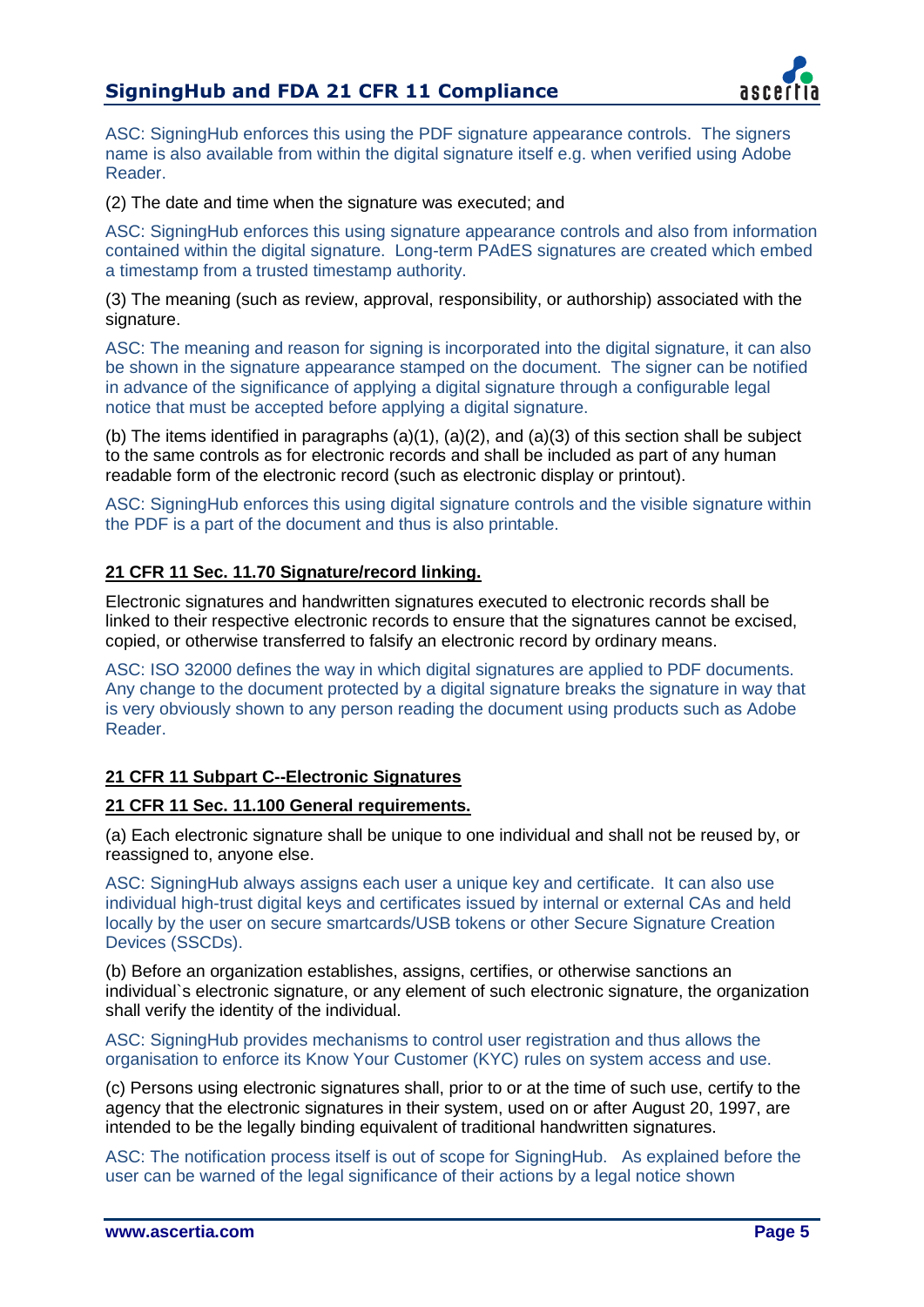# **SigningHub and FDA 21 CFR 11 Compliance**



immediately prior to them creating a digital signature on the document if configured by the system administrator.

(1) The certification shall be submitted in paper form and signed with a traditional handwritten signature, to the Office of Regional Operations (HFC-100), 12420 Parklawn Drive, RM 3007 Rockville, MD 20857.

ASC: The notification process itself is out of scope for SigningHub.

(2) Persons using electronic signatures shall, upon agency request, provide additional certification or testimony that a specific electronic signature is the legally binding equivalent of the signer`s handwritten signature.

ASC: This requirement is out of scope for SigningHub.

#### **21 CFR 11 Sec. 11.200 Electronic signature components and controls.**

(a) Electronic signatures that are not based upon biometrics shall:

(1) Employ at least two distinct identification components such as an identification code and password.

ASC: SigningHub enforces this using following methods:

- a) username and password, or
- b) username, password and SMS OTP or
- c) using a local Client SSL certificate that is authenticated as part of a high trust clientserver mutually authenticated session, or
- d) using smartcard/USB token which holds the signing key and is protected with a PIN
- e) using a mobile phone which holds the signing key (in software or secure hardware) and is protected with PIN/password

(i) When an individual executes a series of signings during a single, continuous period of controlled system access, the first signing shall be executed using all electronic signature components; subsequent signings shall be executed using at least one electronic signature component that is only executable by, and designed to be used only by, the individual.

ASC: SigningHub enforces a signing password to be used, and optionally an SMS OTP authentication code, for every signing action. Where smartcards or other local signing keys are used their PIN/Password security control is managed by the secure device.

(ii) When an individual executes one or more signings not performed during a single, continuous period of controlled system access, each signing shall be executed using all of the electronic signature components.

ASC: SigningHub complies and requires the user to login to the system once again.

(2) Be used only by their genuine owners; and

ASC: SigningHub enforces user authentication before allowing access to the signing key. Multiple authentication options are available as explained above offering advanced levels of security.

(3) Be administered and executed to ensure that attempted use of an individual's electronic signature by anyone other than its genuine owner requires collaboration of two or more individuals.

ASC: SigningHub enforces strong user authentication and prevents this scenario even if multiple individuals are involved. For highest level of security we recommend locally-held signing keys so that only the signer has access to their keys (and these are PIN/password protected to prevent use when lost/stolen).

(b) Electronic signatures based upon biometrics shall be designed to ensure that they cannot be used by anyone other than their genuine owners.